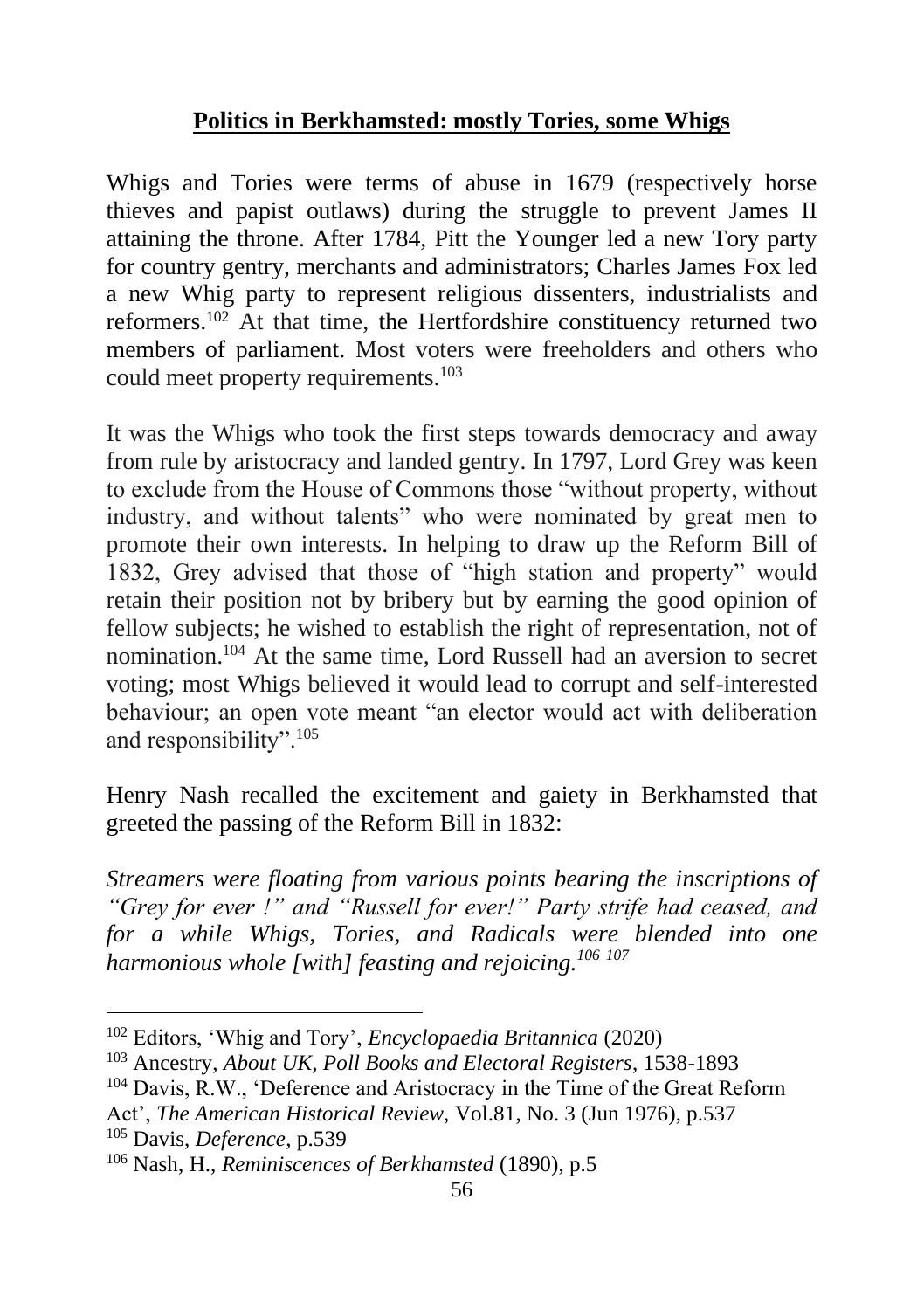Until 1872 parliamentary elections were publicly declared, with votes being recorded in poll books at the hustings.<sup>108</sup> To start with, eligible voters were men aged 21 and over owning land worth forty shillings  $(f2)$ a year. This amount had been fixed by an Act of 1429 to cut out "a great, outrageous, and excessive number of people, of which the most part was people of small substance and no value... [who] pretended a voice equivalent to... the most worthy knights and esquires..." leaving about 247,000 voters in 1832.<sup>109</sup>

Following the Reform Act, Hertfordshire returned three members to parliament. The 1832 poll book for the county lists all the voters in Great Berkhampstead (79 registered of whom 74 voted) and Northchurch (36, 32 voted).

| <b>SEBRIGHT.</b> |                | CALVERT.                         | GRIMSTON.        |                | ALSTON.          |                |
|------------------|----------------|----------------------------------|------------------|----------------|------------------|----------------|
| 694.             |                | 596.                             | 610.             |                | 60S.             |                |
|                  |                | <b>HEMEL</b><br><b>HEMPSTED.</b> |                  |                |                  |                |
| 133              | 123            | Hemel Hempsted                   | 81               | 49             | 82               | 60             |
| 26               | 23             | Bovingdon                        | 5                | $\overline{2}$ | 21               | 6              |
| 88               | 83             | Tring                            | 75               | 76             | 10               | 73             |
| 12               | $\mathbf{1}$   | Long Marston                     |                  | 7              | 4                | 8              |
| 6                | 6              | Puttenham                        | $\frac{7}{7}$    | 3              | 4                | 4              |
| 12               | 9              | Wigginton                        |                  | $\overline{5}$ | 4                | 5              |
| 18               | 18             | Mdbury                           | $\boldsymbol{9}$ | 9              | $\boldsymbol{9}$ | 9              |
| 36               | 32             | Northchurch                      | 14               | 16             | 21               | 13             |
| 79               | 74             | Great Berkhampstead.             | 51               | 45             | 44               | 33             |
| 20               | $-20$          | Great Gaddesden                  | 10               | 9              | 14               | 4              |
| 5                | 5              | Little Gaddesden                 | 1                | ī              | $\overline{4}$   | ī              |
| 45               | 38             | King's Langley                   | 25               | 15             | 28               | 15             |
| 51               | 45             | Abbott's Langley                 | 23               | 24             | 26               | 25             |
| 140              | 125            | Watford                          | 96               | 87             | 39               | 97             |
| 108              | 93             | Rickmansworth                    | 47               | 40             | 58               | 47             |
| 12               | 10             | Flaunden                         | 5                | 3              | 6                | 5              |
| 21               | 19             | Sarratt                          | 17               | 16             | 3                | 16             |
| 75               | 66             | Bushey                           | 52               | 52             | 15               | 56             |
| 45               | 35             | Aldenham                         | $\epsilon$       | 6              | 30               | 6              |
| 52               | 49             | Redbourn                         | 20               | 16             | 40               | 18             |
| 44               | 39             | Flamstead                        | 36               | 34             | 7                | 32             |
| 10               | 7              | Studham                          | 4                | 3              | 5                | $\overline{2}$ |
| 22               | 2 <sup>1</sup> | Kensworth                        | 17               | 12             | 13               | 10             |
| 31               | 27             | Caddington                       | 24               | 17             | 14               | 15             |
| 58               | 53             | Harpenden                        | 33               | 26             | 35               | 25             |
| 34               | 34             | St. Michael                      | 8                | 6              | 29               | 5              |
| 65               | 55             | St. Stephen                      | 18               | 17             | 45               | 18             |
| 1248             | 1121           |                                  | 694              | 596            | 610              | 608            |

**Poll book 1832 <sup>110</sup>**

<sup>&</sup>lt;sup>107</sup> Radicals helped to transform the Whigs into the Liberal Party

<sup>108</sup> FamilySearch, *Poll Books in England and Wales* (2019)  $109$  Ibid.

<sup>110</sup> Ancestry, 'Hemel Hempsted District' *UK, Poll Books and Electoral Registers, 1538-1893*, pp.70-73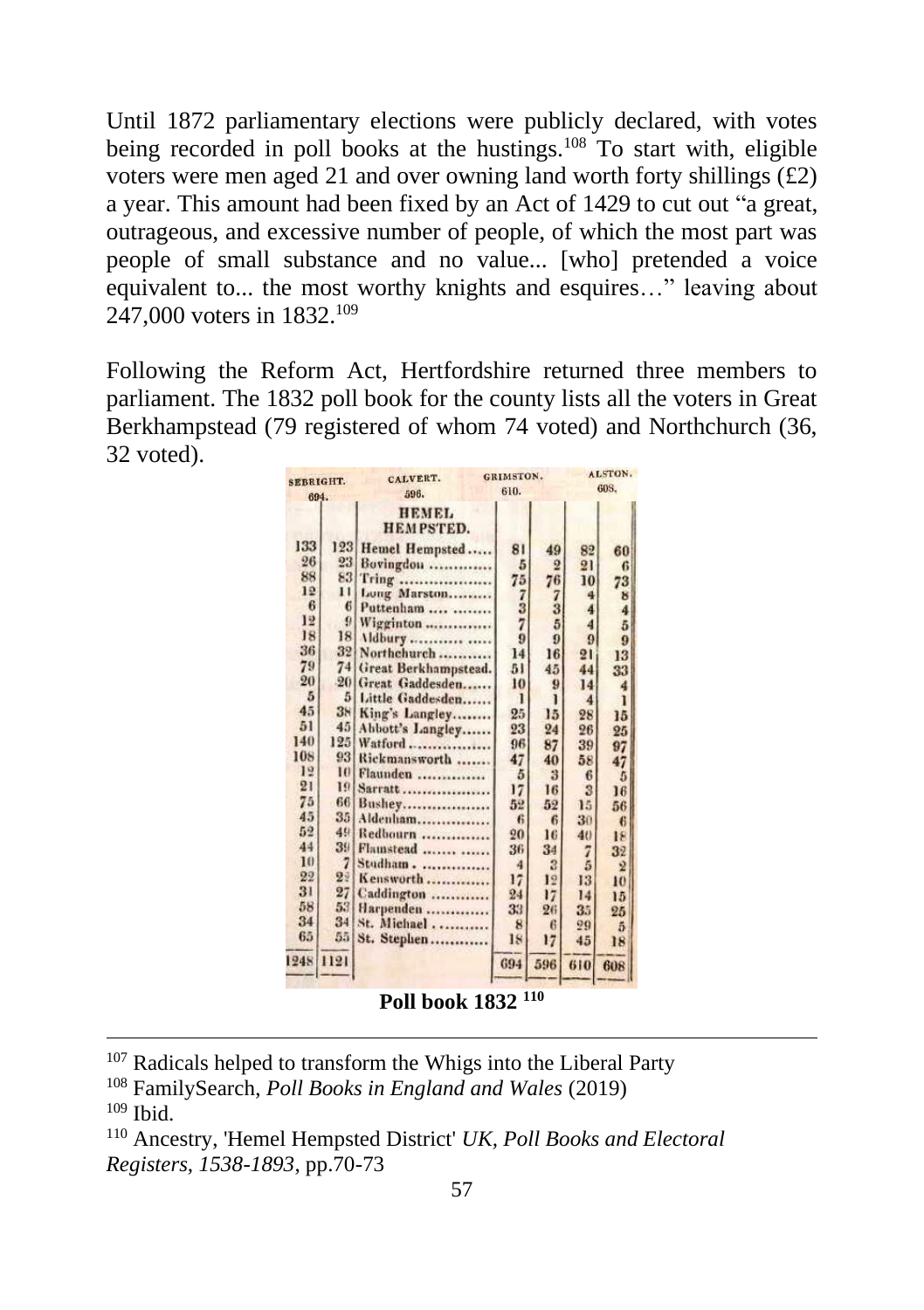Four candidates stood for election that year: Sebright, Calvert, Grimston and Alston. Sir John Saunders Sebright of Beechwood near Hemel Hempstead was independent but with Whig tendencies. His name appears along with Augustus Smith as stewards at the first dazzling ball of the 1830 season at Berkhamsted, with spirited dancing to Weippert's Band.<sup>111</sup> With "more than its usual patronage" the Earl and Countess of Verulam were also in attendance; the 2<sup>nd</sup> Earl of Verulam Viscount James Grimston was the Tory candidate at the election.



In the same year Nicolson Calvert of Hunsdon, Whig, had supported the county's petition for the abolition of slavery.<sup>112</sup> He was reluctant to stand for the 1832 election on account of his age (he was nearly 67 at the time). Although he trailed in the Hemel district, he was one of the three MPs elected, along with Sebright and Grimston; Rowland Alston was elected to represent Hertfordshire in 1835.

Many well-known Berkhamsted names appear in the list of 1832 voters: William Claridge of Grubb's Lane (proprietor of houses but also photographer, now Chesham Road), Astley Paston Cooper of Whitehill, Rev. John Crofts at the Rectory, Thomas Dorrien at Haresfoot, Henry Lane (nurseryman), William Littleboy (maltster and miller) at Bourne End, Frederick Miller (later of Pilkington Manor) owner of freehold houses in Red Lion Yard, John Manship Mills (brewer), John Page at the Kings Arms, Obadiah Pocock (blacksmith), John Siret at the Goat, Richard Steel (surgeon) in High Street, James Smith at Ashlyn's Hall.

<sup>111</sup> *Morning Post* (Oct 1830)

<sup>112</sup> Rollitt, L., 'Berkhamsted and the Abolition of Slavery' *Chronicle*, volume XVIII (Mar 2021), pp.48-54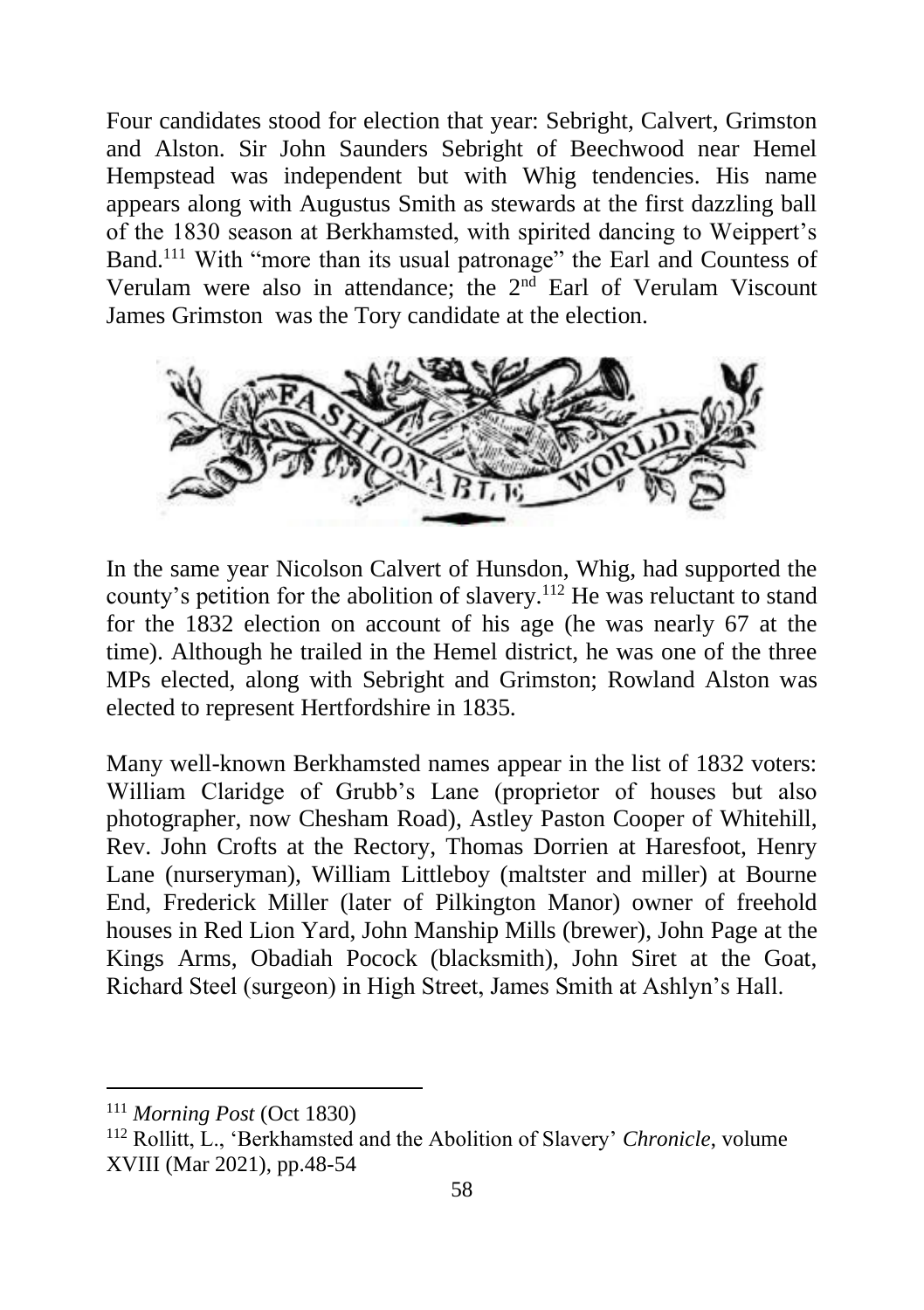In Northchurch meanwhile, voters included: James Duncombe of Woodcock Hill, Thomas Friend at Haxter's End, William Geary of Cross Oak Farm (owner of Marlin's Farm), Thomas Landon at Cow Roast, W John Clark Moore living at Windsor Castle and Augustus Smith of Ashlyns Hall jointly renting out New Lodge, Joseph Redding of Harr[i]et's End, Rev. J.H. Clerk [Culme] Seymour at the Rectory Northchurch and Robert Sutton of Rossway.

In 1836, there was a demand for ten more polling places, including Berkhamsted, not to gain "trumpery advantage" but for the convenience of the inhabitants.<sup>113</sup> Berkhamsted had extended to 90 voters by that time.

In 1842, the *Sun* suggested:

*There is now-a-days neither Whig nor Tory. The species to which either animal belonged, is extinct. The term Tory has been exchanged for that of Conservative. Call a man a Tory now, and he will conclude that you mean to offer him a personal insult. Call a man a Whig, and he will sneak out of your presence, with crest-fallen countenance, and dropping head, as if you had accused him of felony*. 114

When leading politician Alfred Healey was about to leave town in 1868, he was honoured with a banquet provided by Mr Hoar of the White Hart attended by a hundred people in the new Town Hall, including the Liberal MP for Hertfordshire, the Right Hon. Henry Cowper, who mentioned that the Church Rates Bill had virtually passed by then, a question that had given rise to very strong party feeling.<sup>115</sup> Mr. Healey was proud of his record of helping to turn round a Tory majority of fifty votes to a majority of sixty for the Liberals. As usual for the time, "A party of ladies looked on the proceedings from a small gallery." <sup>116</sup>

<sup>113</sup> *Hertford Mercury and Reformer* (1836)

<sup>114</sup> *Sun* (Nov 1842)

<sup>115</sup> Rollitt, L., 'The church rates controversy', *Chronicle*, volume XII (Mar 2015)

<sup>116</sup> *Bucks Herald* (Sep 1868)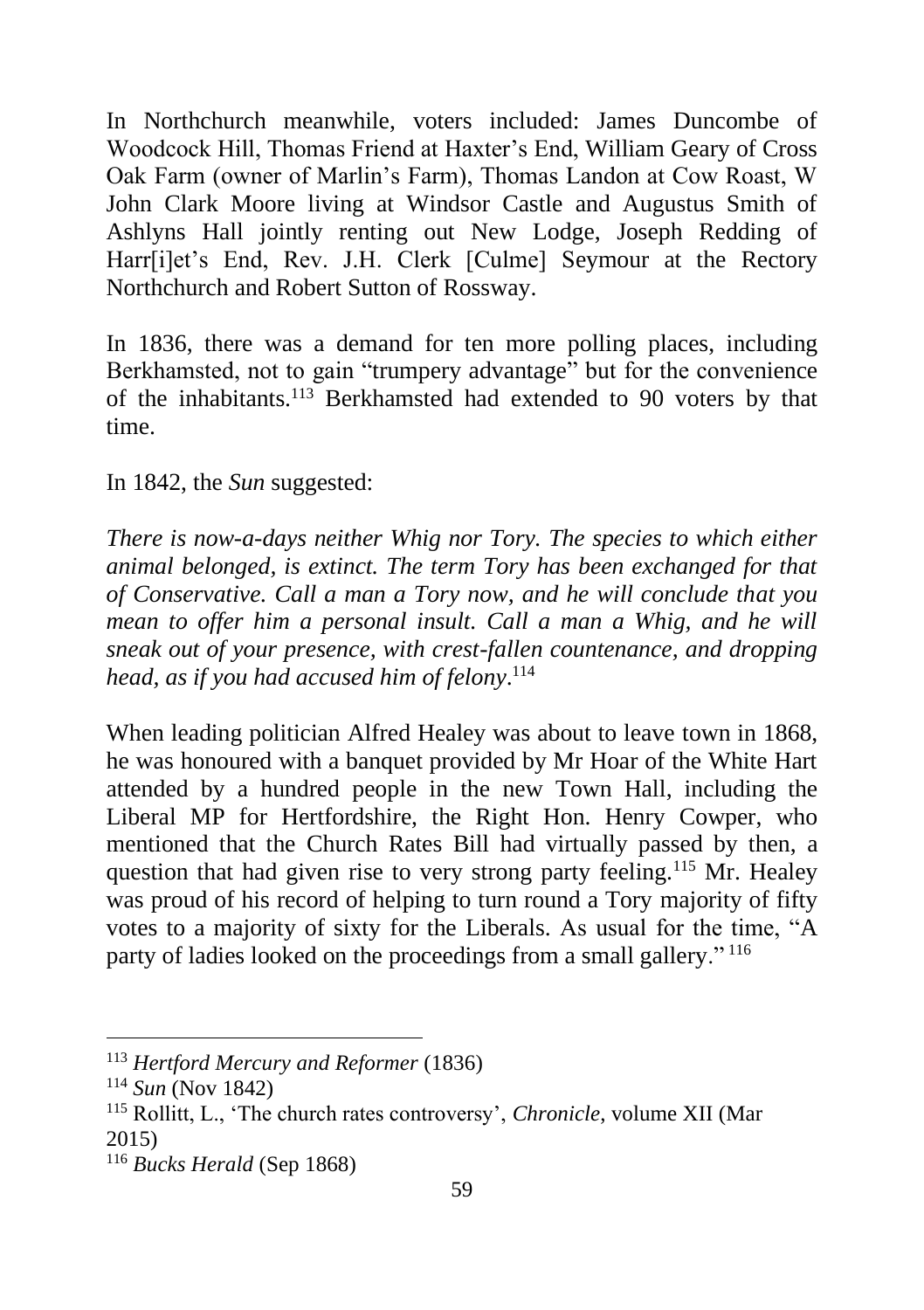By 1874, Frederick Halsey MP had swung the pendulum back in the Conservatives' direction in Hertfordshire. At a gathering of the Berkhampstead and Northchurch Cottage Garden Society, the Marquis of Hamilton raised some laughter when he recalled Halsey's hope that he would "not interfere in politics at Berkhampstead. He thought he had succeeded in keeping out of danger, and did not think he could have gone to a more agreeable little town… He should be very sorry now to leave his bright little house on the hill [Berkhamsted Place]". 117

In 1880, as proof of the "existing vigour of Conservatism", many leading men of the party were among 200 who attended a dinner at the Town Hall. Mr. T.L. Dorrien-Smith presided, supported by Earl Brownlow, Viscount Grimston and Mr. T.F. Halsey, members for the county. Coach builder Mr. Pethybridge congratulated them on their success at the election for the county. 118



The Right Hon. T. F. Halsey, P.C., M.A., J.P.

In 1882, Mr. Gladstone wrote to Berkhampstead & Northchurch Liberal Association thanking them for their "expression of approval and confidence in her Majesty's Government."<sup>119</sup> A year later, Mr. Gladstone, accompanied by Mrs. and Miss Gladstone, visited Berkhamsted as guests of Lady Sarah Spencer. He and his daughter attended church morning and evening and enjoyed drives round the neighbourhood. A train from Northampton was stopped to pick up Mr. and Mrs. Gladstone for their return to London:

<sup>117</sup> *Bucks Herald*, (Oct 1879)

<sup>118</sup> *Bucks Herald* (Dec 1880)

<sup>119</sup> *Bucks Herald* (Apr 1882)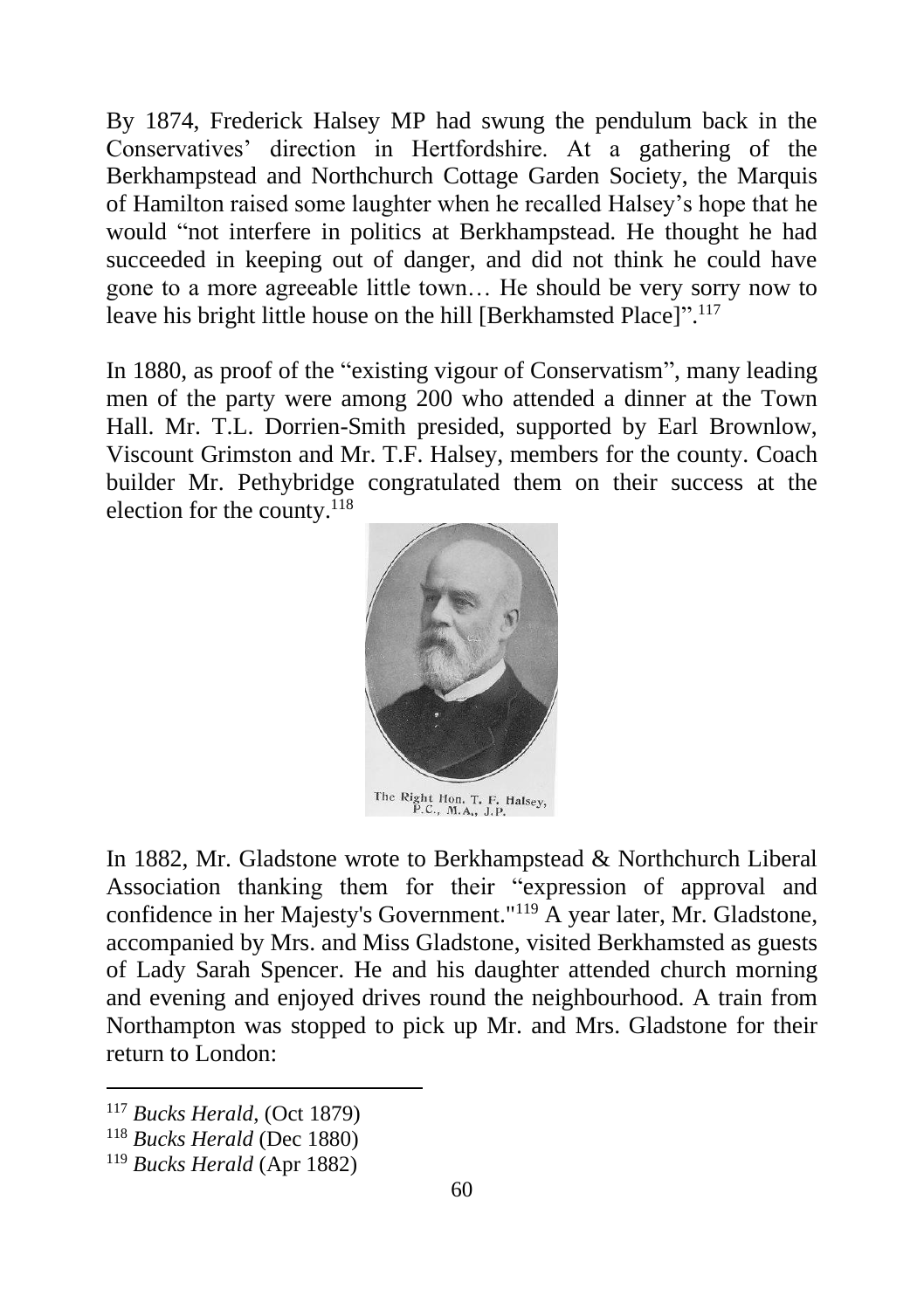*They were heartily cheered on leaving, and a basket of choice strawberries and a bouquet of Berkhampstead roses were given to them by young ladies on the station platform, Mrs. Gladstone presenting in return an excellent portrait of the Premier to the donors. Mr. Gladstone looked in excellent health*. 120

The Representation of the People Act of 1884, brought in by Mr. Gladstone, extended suffrage to include men paying £10 per annum rent and owners of land to the value of £10. The Redistribution of Seats Act was given royal assent in June 1885. It replaced the Hertfordshire constituency by four new single-member constituencies and Berkhamsted became part of the Western or Watford constituency.

Political gatherings in preparation for the 1885 general election began with one for the "Berkhampstead and Northchurch Liberal Association" in the old National School room at Gossom's End. It was stressed that new voters owed their votes to the Liberal party. Mr. Read "compared the privileges and prospects of the present to the poverty and privation of 40 years ago". Henry Nash "hoped the newly-enfranchised would not be made tools of and vote for those who had always opposed their interests." 121

A riot ensued when a public meeting was held in the Town Hall to hear Mr. G. Faudel Phillips, the Liberal candidate for West Herts, and others, but excluded Conservative speakers. There was a forceful effort to prevent the meeting being held:

*Mr. Henry Nash moved a resolution of confidence in Mr. Phillips... but before the cheering was over, the tramp of besiegers, who had obtained ingress, was heard, and the meeting closed. They rushed in by the door at the back, and mounting the platform they soon scattered confusion around... a free fight ensued, and the invaders hurled everything on the platform into the room… after a time the crowd dispersed... but great excitement prevailed for some hours*. 122

<sup>120</sup> *Bucks Herald* (Jul 1883)

<sup>121</sup> *Northampton Mercury* (Apr 1885)

<sup>122</sup> *Bucks Herald* (Nov 1885)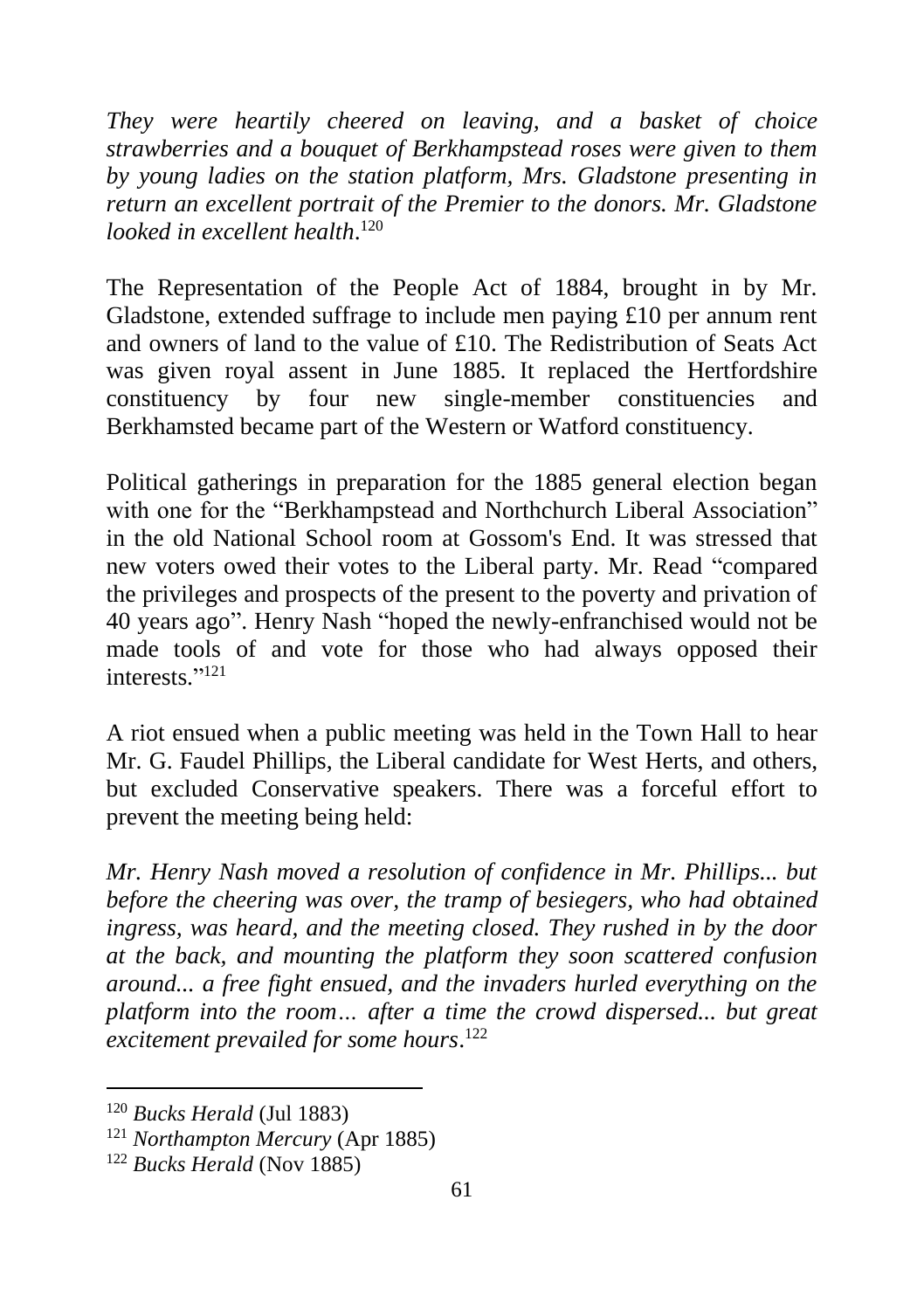Soon after that, the Conservatives held their meeting in the Town Hall. Mr. T.F. Halsey, candidate for the division, was met with "great enthusiasm, the meeting rising and waving hats, and the ladies in the gallery their handkerchiefs". He received cheers when he asserted that "The Liberals were a party of words not deeds, while the Conservatives were a party of deeds, not words". He went on:

*The Liberals had paraded themselves as the friends of the working man [but] one of the saddest sights was that of a large number of people out of employment, and he considered that one of the first duties of a statesman was to see if a remedy could not be found for such a state of things*. 123

West Herts election took place with plentiful carriages conveying voters to polling stations at Board Schools. Halsey and Phillips visited the town and gas was laid on for the occasion. "A number of ladies watched the proceedings… from the windows of Mr. James Wood." Mr. Halsey was elected with a majority of  $320^{124}$ 

Gladstone's Liberal party won the most seats in 1885, but not an overall majority. In another general election in the following year there was a major reversal resulting in a new Liberal Unionist party giving the Conservatives their majority but not as a formal coalition. In the summer of 1888 Mr and Mrs Gladstone again visited Lady Sarah Spencer, driving "all the way to Berkhampstead in an open carriage".<sup>125</sup>

In 1906, Nathaniel Micklem became the first non-Conservative to win the West Herts seat. He was a member of the Liberal Free Trade party and he displaced T. F. Halsey, who had been Conservative MP for 32 years. Halsey lived at the Hall Berkhamsted and at Golden Parsonage Great Gaddesden. He replied to condolences from Tring Constitutional  $Cl<sub>u</sub>$ <sub>b</sub>.

<sup>123</sup> *Bucks Herald* (Nov 1885)

<sup>124</sup> *Bucks Herald* (Dec 1885)

<sup>125</sup> *Dundee Courier* (Aug 1888)